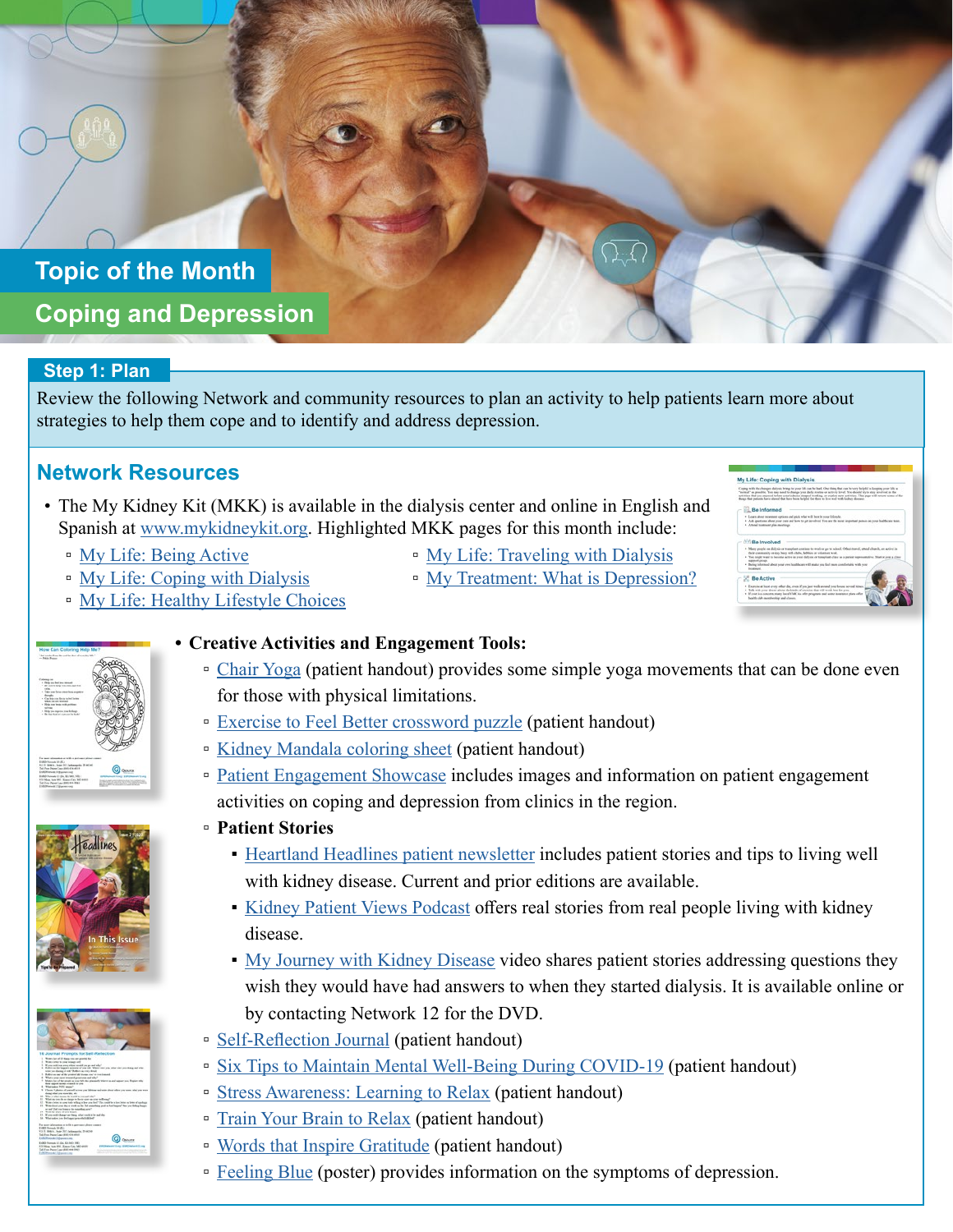

- [Myths and Facts about Depression](https://resourcehub.exchange/download/myths-vs-facts-about-depression/?wpdmdl=6067&refresh=60661440866841617302592) (patient handout)
- [What You Can do for Depression](https://resourcehub.exchange/download/what-you-can-do-for-depression-3/?wpdmdl=6176&refresh=60661464b4cb21617302628) (patient handout)
- [Online and National Peer Support](https://resourcehub.exchange/download/online-and-national-peer-support/?wpdmdl=5919&refresh=60661482b3a0f1617302658) (patient handout) provides a listing of online and national peer support resources.
- [Volunteering](https://resourcehub.exchange/download/volunteering/?wpdmdl=5853&refresh=6066149eec0ff1617302686) (patient handout)

## **Kidney Community Resources**







- Dialysis Patient Depression Toolkit [\(English/Spanish](https://esrdnetworks.org/toolkits/patient-toolkits/dialysis-patient-depression-toolkit/dialysis-patient-depression-toolkit-spanish/)). This toolkit was designed by patients for patients, in collaboration with healthcare experts, to help individuals who feel they may be experiencing depression, by the National Forum of ESRD Networks. ([Toolkit brochure\)](https://s3.amazonaws.com/media.esrdnetworks.org/documents/Depression_Toolkit_Brochure_0612.pdf)
- ESRD Network Coordinating Center [\(www.esrdncc.org\)](https://esrdncc.org/)
	- [Starting Your Journal](https://esrdncc.org/contentassets/5d142787a3394ad787978c7d2ea910b9/patientjournal_intro508.pdf)
	- [My Kidney Journal for people living with kidney disease](https://esrdncc.org/contentassets/5d142787a3394ad787978c7d2ea910b9/patientjournal508f.pdf)
	- [Starting Your Caregiver Journal](https://esrdncc.org/contentassets/5d142787a3394ad787978c7d2ea910b9/caregiverjournal_intro508.pdf)
	- <sup>•</sup> [My Journal for kidney caregivers and care partners](https://esrdncc.org/contentassets/5d142787a3394ad787978c7d2ea910b9/caregiverjournal508f.pdf)
- Living Well on Dialysis-Take Charge of your Emotions [\(English](https://www.apa.org/topics/dialysis.pdf)[/Spanish](https://www.apa.org/centrodeapoyo/dialisis.pdf)) handout was created by Dialysis Patient Citizens [\(www.dialysispatients.org](https://www.dialysispatients.org/)) and the American Psychological Association.
- Medical Education Institute, Inc. ([www.mei.org](https://www.mei.org/)) offers Life Options and the Kidney School [\(www.kidneyschool.org](https://kidneyschool.org/)) programs as part of their resources.
	- Coping with Kidney Disease-Kidney School Module 5 ([Complete Online](https://kidneyschool.org/m05/) or Download: [English](https://kidneyschool.org/pdfs/KSModule5.pdf)[/Spanish](https://kidneyschool.org/pdfs/KSModule5_SP.pdf)). This course shares information on emotions, recognizing and dealing with depression and asking for help.
	- Life Options [\(www.lifeoptions.org\)](https://lifeoptions.org/)
		- Coming to Terms ([video](https://youtu.be/Zyf-2f0fmH8)) Learn how to think about kidney disease in a different way so you can stay positive and take action.
		- **Just the Facts-Dealing with Depression [\(English](https://lifeoptions.org/assets/pdfs/just_the_facts_dealing_with_depression.pdf)[/Spanish](https://lifeoptions.org/assets/pdfs/just_the_facts_dealing_with_depression_sp.pdf)) handout.**

## **National Resources for Wellness and Coping With the COVID-19 Pandemic**



elli mayor Person 

- American Heart Association website ([www.heart.org\)](https://www.heart.org/) has tips for [healthy living](https://www.heart.org/en/healthy-living) including mental health and stress management.
- [APA COVID-19 Information and Resources](https://www.apa.org/topics/covid-19). American Psychological Association [\(www.apa.org\)](https://www.apa.org/) has updates their website including tools to help with stress, anxiety and grief.
- [Coronavirus Anxiety Workbook.](https://thewellnesssociety.org/wp-content/uploads/2020/04/Coronavirus-Anxiety-Workbook-1.pdf) The Wellness Society ([thewellnessociety.org](https://thewellnesssociety.org/)) offers toolkits to therapists and individuals, including this workbook to be used as a tool help build resilience during difficult times.
- [Coronavirus Disease 2019](https://www.cdc.gov/coronavirus/2019-nCoV/index.html) (COVID-19) information is available on the Centers for Disease Control and Prevention website ([www.cdc.gov\)](http://www.cdc.gov) including information on [Coping with Stress](https://www.cdc.gov/coronavirus/2019-ncov/daily-life-coping/managing-stress-anxiety.html).
- Dialysis Patient Citizen's Education Center Resource Listing for additional support during [COVID-19 Factsheet](https://www.dpcedcenter.org/wp-content/uploads/2020/04/COVID-19-Resources-for-Dialysis-Patients-Factsheet.pdf). Resource topics include: disability, financial assistance, nutrition, healthcare, housing and utilities, jobs, transportation, women and children, daily living, and staying safe.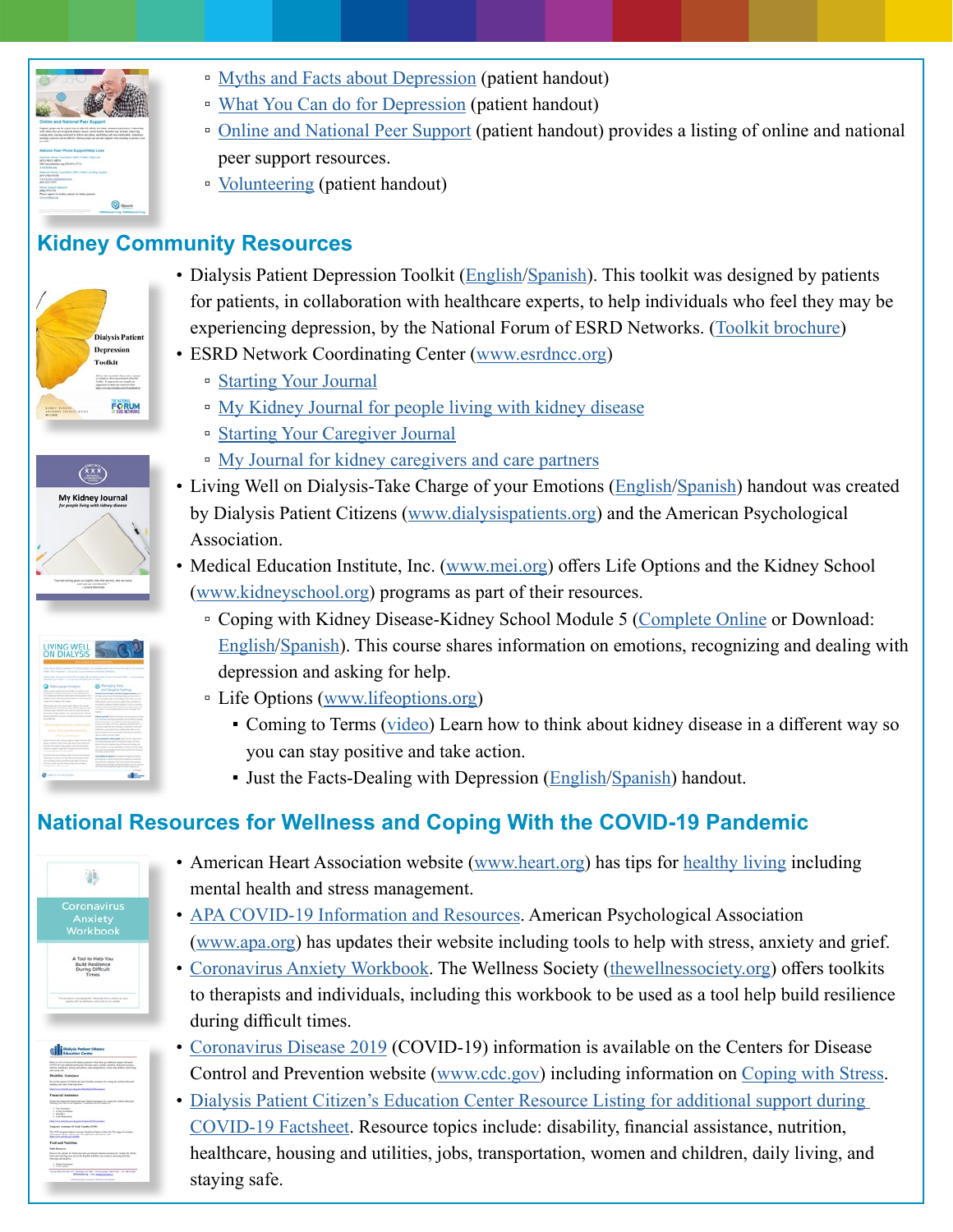

- ESRD NCC ([esrdncc.org](https://esrdncc.org/)) is providing resources to address COVID-19 including patient focused webinars and informational handouts.
	- 4 Ways to Empower Yourself to Cope with COVID-19 ([English/](https://esrdncc.org/globalassets/covid-19/patient-empowerment-strategies-for-coping-with-covid.pdf)[Spanish\)](https://esrdncc.org/globalassets/covid-19/patient-empowerment-strategies-for-coping-with-covid-spanish.pdf)
	- [COVID-19 Mental Health Toolkit](https://esrdncc.org/contentassets/abe8671eadac49c691c0f40eef52ef18/covid19mhtoolkit07312020508.pdf) provides tools, guidance and resources to support renal patients and the professionals that care for them.
	- □ COVID-19 Webinar Events [\(Patient Events](https://esrdncc.org/en/covid-19/covid-webinars/)/[Flier](https://esrdncc.org/contentassets/1adc1ac817924bf9ad70ac2b48d10af2/webinar-covid19-flyer3508.pdf))
	- [Multiple Ways to Connect with Others During COVID-19](https://esrdncc.org/globalassets/patients/stayingconnected-flyerv3508.pdf)
	- Tips to Help You Boost Your Physical and Mental Health During COVID-19 [\(English/](https://esrdncc.org/globalassets/covid-19/covid19copingtipsflyer508.pdf) [Spanish\)](https://esrdncc.org/globalassets/covid-19/covid19copingtipsflyersp508.pdf)
- [GHLF COVID-19 Support Program for People for Chronic Disease Patients and their Families](https://www.ghlf.org/coronavirus-patient-support/). The Global Healthy Living Foundation [\(www.ghlf.org\)](https://www.ghlf.org/) has developed a support program for patients and their families to get updated information, community support and resources.
- Hotlines are available for support and resources:
	- Crisis Text Line: Text: HOME to 741-741 ([www.crisistextline.org](https://www.crisistextline.org))
	- National Alliance for Mental Illness Helpline [\(www.nami.org](https://www.nami.org/Home)): 1-800-950-6264 or text NAMI to 741-741.
	- National Domestic Violence Hotline: 1-800-799-7233
	- National Suicide Prevention Lifeline ([suicidepreventionlifeline.org\)](https://suicidepreventionlifeline.org/): 1-800-273-8255
	- [Disaster Distress Helpline](https://www.samhsa.gov/disaster-preparedness) ([www.samhsa.gov](http://www.samhsa.gov)) 1-800-985-5990 or text TalkWithUs to 66746.
- [Maintaining Emotional Balance in an Unbbalancing Time](https://gwu.app.box.com/s/qof0kg83knuoorwv6rx4iq6flr0rxc44). This presentation by the Coalition for Supportive Care of Kidney Patients. [\(www.kidneysupportivecare.org](http://www.kidneysupportivecare.org)) gives advice for clinic staff when responding to hard questions and emotional distress about COVID-19 from dialysis patients or their families.
- National Institute of Mental Health [\(www.nimh.nih.gov](http://www.nimh.nih.gov))
	- Managing Stress and Anxiety [\(video\)](https://www.youtube.com/watch?v=WThJm4eI8Wk). NIMH Expert Dr. Krystal Lewis discusses managing stress and anxiety.
	- My Mental Health: Do I Need Help? [\(English/](https://www.nimh.nih.gov/health/publications/my-mental-health-do-i-need-help/20-mh-8134-mymentalhealth-508_161032.pdf)[Spanish](https://www.nimh.nih.gov/health/publications/espanol/necesito-ayuda-para-mi-salud-mental/pdf_20-mh-8143s_necesito-ayuda-2020-sp_161237.pdf)) handout provides symptoms and strategies to get help and cope.
- [NAMI COVID-19 Resource and Information Guide](https://www.nami.org/Support-Education/NAMI-HelpLine/COVID-19-Information-and-Resources/COVID-19-Guide.pdf). National Alliance on Mental Illness [\(www.nami.org](http://www.nami.org)) guide includes information on how to handle stress and anxiety and resources including support groups, financial and medication assistance.
- [Taking Care of your Behavioral Health: Tips for Social Distancing, Quarantine, and Isolation](https://www.samhsa.gov/sites/default/files/tips-social-distancing-quarantine-isolation-031620.pdf)  [During an Infectious Disease Outbreak.](https://www.samhsa.gov/sites/default/files/tips-social-distancing-quarantine-isolation-031620.pdf) Substance Abuse and Mental Health Services Administration [\(www.samhsa.gov\)](http://www.samhsa.gov) fact sheet shares both tips and resources available.
- Volunteering has been shown to improve overall health and happiness. Visit United Way [\(www.unitedway.org\)](http://www.unitedway.org); Volunteer Match ([www.volunteermatch.org\)](http://www.volunteermatch.org); and Create the Good [\(createthegood.aarp.org](https://createthegood.aarp.org/)) to find out more about volunteer opportunities in your community.







**Create the Good**